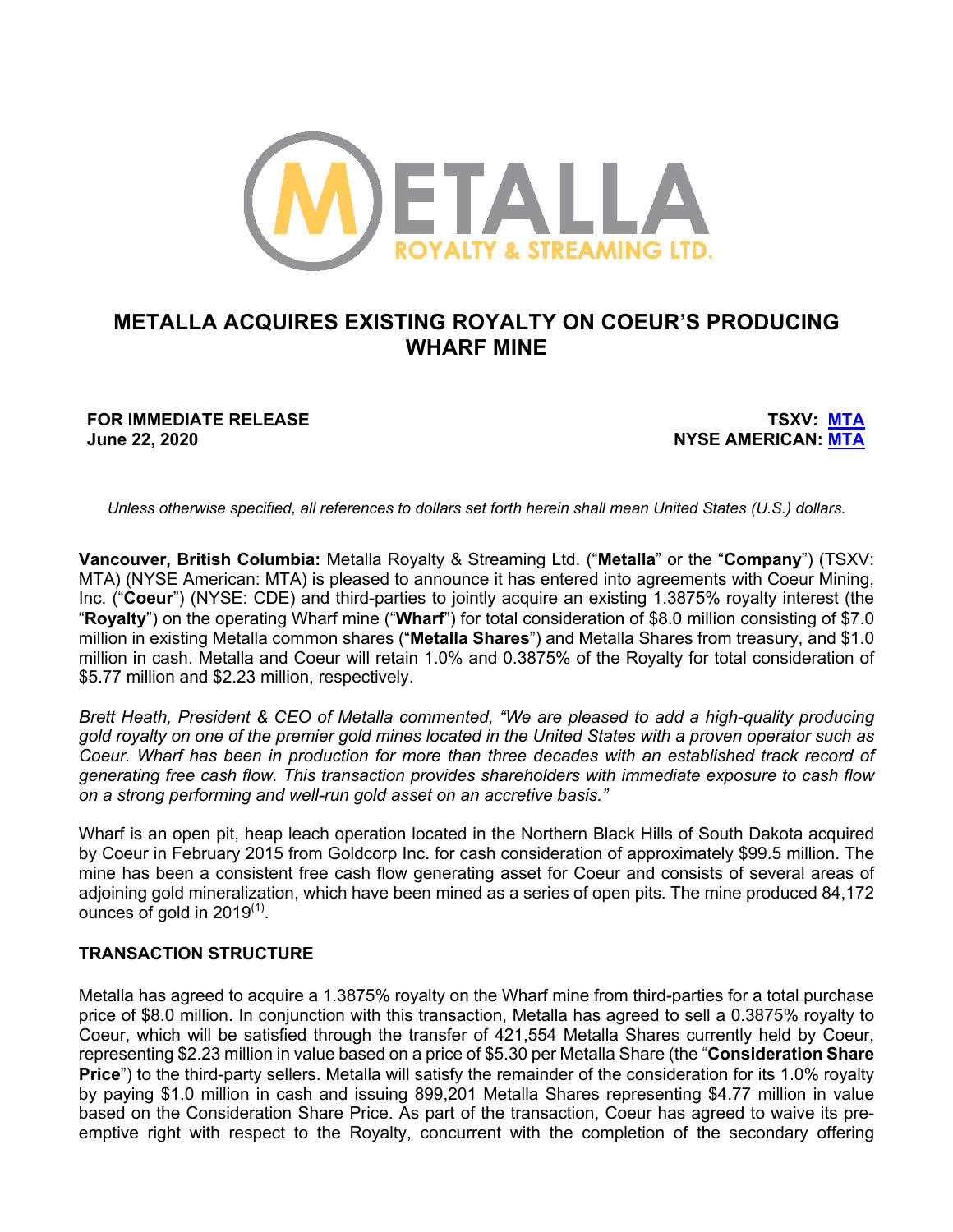announced on June 22, 2020. The transaction is subject to other customary closing conditions, including obtaining the requisite TSX Venture Exchange and NYSE American approvals, and is expected to close by June 30, 2020.

*Mr. Heath continued, "We are also proud to showcase a successful case-study on how our third-party royalty model can generate a significant amount of value from start to finish for our partners and shareholders. In 2017 Metalla acquired a non-core royalty portfolio from Coeur in a share-based transaction at a price of C\$2.16(7). We now welcome the third-parties as new shareholders as we continue to build Metalla into a leading precious metals royalty company."*

#### **WHARF MINE**(1)(2)

Wharf has been in production since 1983. Coeur acquired the asset in 2015 from Goldcorp Inc. (now Newmont Corporation) and subsequently increased plant efficiency and replaced reserves through exploration. During Coeur's ownership, it has generated cumulative free cash flow from Wharf of approximately \$175.0 million. Additionally, Wharf has a mine life of approximately seven years.

### **ROYALTY MAP**

| <b>ETALLA</b><br><b>STREAMING LTD.</b><br><b>ROYALTY &amp;</b><br>Æ.<br>$\overline{N}$<br>Wharf<br>1% Royalty<br>$\sim$ 3,500 ha |
|----------------------------------------------------------------------------------------------------------------------------------|
| Mineralization<br><b>TE Royalty Coverage</b><br>0 <sub>m</sub><br>$0.8$ mi<br>- Property Boundary                                |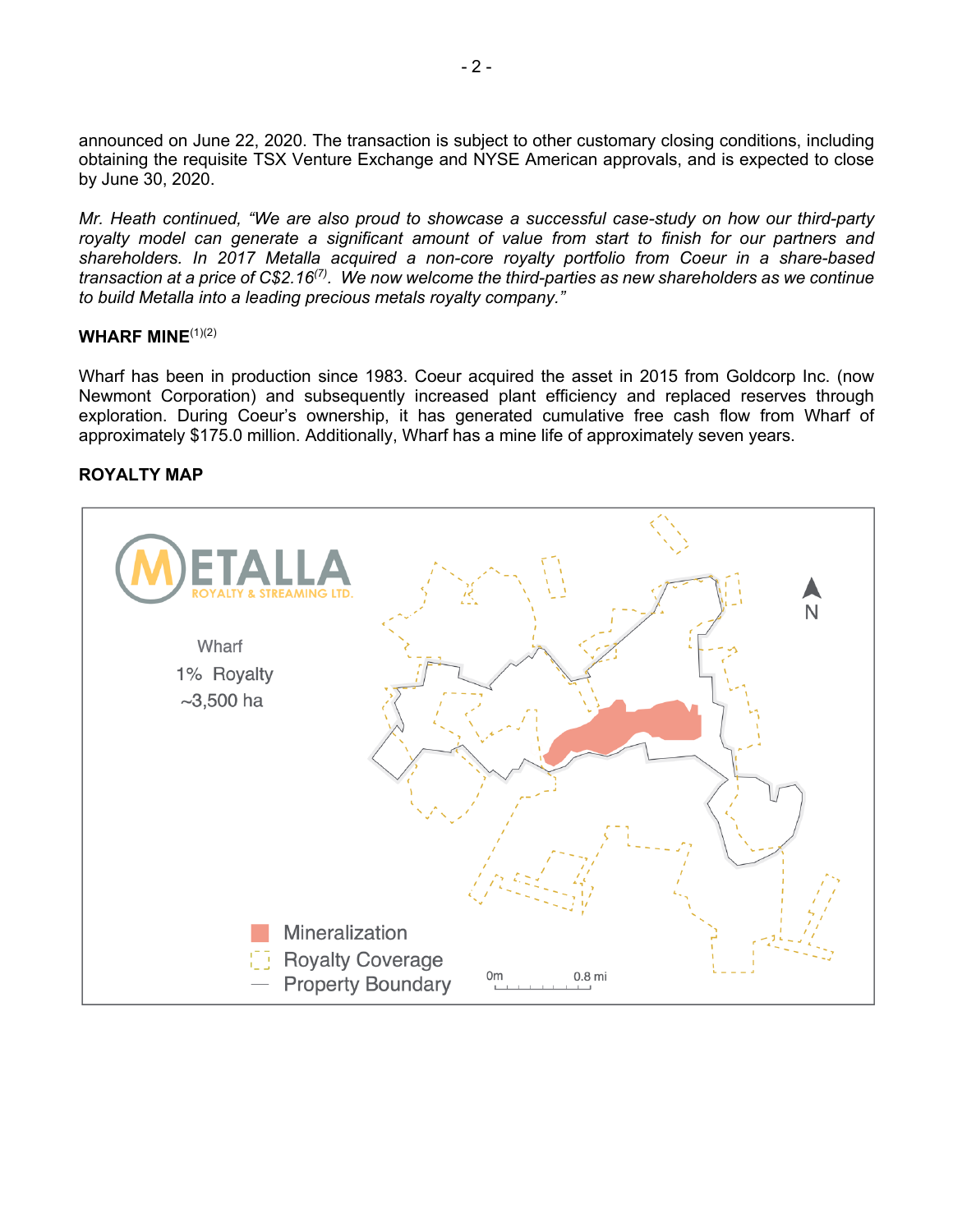| WHARF RESERVES AND RESOURCES (1)(2)(3)(4)(5)(6) |  |
|-------------------------------------------------|--|
|-------------------------------------------------|--|

| <b>Reserves &amp; Resources</b>                  |                      |                |            |  |
|--------------------------------------------------|----------------------|----------------|------------|--|
|                                                  | <b>Short</b><br>Tons | Gold           |            |  |
|                                                  | (000's)              | (Oz/t)         | (Koz)      |  |
| <b>Proven Reserves</b>                           | 23,436               | 0.024          | 571        |  |
| <b>Probable Reserves</b>                         | 7,530                | 0.026          | 197        |  |
| <b>Proven &amp; Probable Reserves</b>            | 30,965               | 0.025          | 768        |  |
| <b>Measured Resources</b><br>Indicated Resources | 6,631<br>4,926       | 0.027<br>0.032 | 178<br>156 |  |
| <b>Measured &amp; Indicated Resources</b>        | 11,557               | 0.029          | 334        |  |
| Inferred Resources                               | 2,483                | 0.033          | 81         |  |

# **QUALIFIED PERSON**

The technical information contained in this news release has been reviewed and approved by Charles Beaudry, geologist M.Sc., member of the Association of Professional Geoscientists of Ontario and the Ordre des Géologues du Québec and a consultant to Metalla. Mr. Beaudry is a Qualified Person as defined in National Instrument 43-101 Standards of disclosure for mineral projects.

# **ABOUT METALLA**

Metalla was created for the purpose of providing shareholders with leveraged precious metal exposure by acquiring royalties and streams. Our goal is to increase share value by accumulating a diversified portfolio of royalties and streams with attractive returns. Our strong foundation of current and future cash-generating asset base, combined with an experienced team, gives Metalla a path to become one of the leading gold and silver companies for the next commodities cycle.

For further information, please visit our website at www.metallaroyalty.com.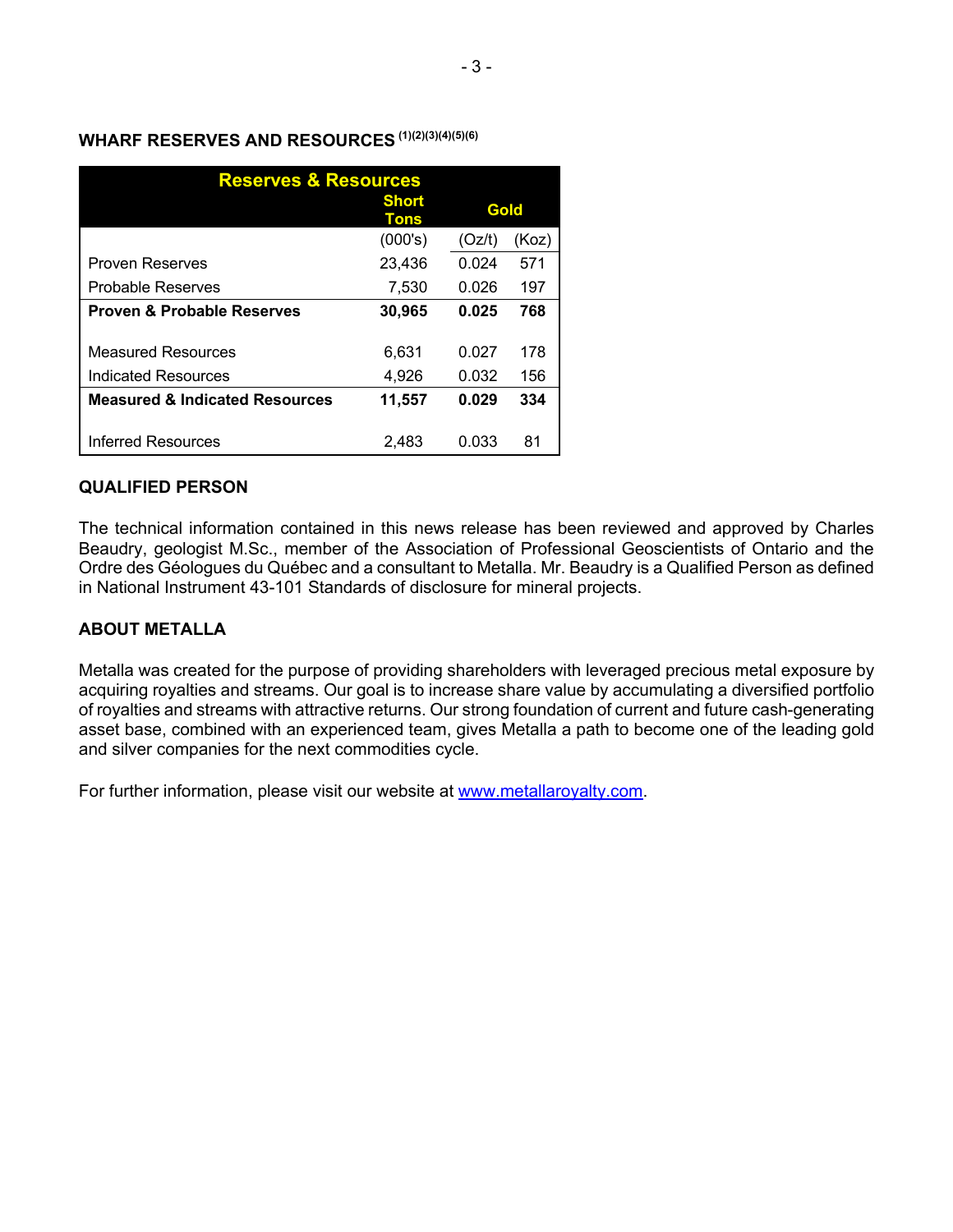### **ON BEHALF OF METALLA ROYALTY & STREAMING LTD.**

#### **CONTACT INFORMATION**

#### **Metalla Royalty & Streaming Ltd.**

Brett Heath, President & CEO Phone: 604-696-0741 Email: info@metallaroyalty.com

Kristina Pillon, Investor Relations Phone: 604-908-1695 Email: kristina@metallaroyalty.com

Website: www.metallaroyalty.com

*Neither the TSXV nor it's Regulation Services Provider (as that term is defined in the policies of the Exchange) accept responsibility for the adequacy or accuracy of this release.* 

Notes:

- (1) For details on the estimation of mineral resources and reserves, including the key assumptions, parameters and methods used to estimate the Mineral Resources and Mineral Reserves, Canadian investors should refer to the NI 43-101 Technical Reports for Wharf and on file at www.sedar.com and the Annual Report of Coeur filed on February 19, 2020.
- (2) See Coeur news release filed on February 19, 2020 and Coeur news release filed on April 22, 2020.
- (3) Numbers may not add due to rounding.
- (4) Mineral resources which are not mineral reserves do not have demonstrated economic viability.
- (5) Mineral resource are exclusive of mineral reserves.
- (6) See technical report titled The Technical Report for the Wharf Operation" dated February 7, 2018.
- (7) See Metalla's condensed consolidated interim financial statements ending August 31, 2017.

#### *TECHNICAL AND THIRD-PARTY INFORMATION*

Except where otherwise stated, the disclosure in this press release relating to Wharf is based on information publicly disclosed by the owners or *operators of this property and information/data available in the public domain as at the date hereof and none of this information has been*  independently verified by Metalla. Specifically, as a royalty holder, Metalla has limited, if any, access to the property subject to the Royalty. *Although Metalla does not have any knowledge that such information may not be accurate, there can be no assurance that such third party information is complete or accurate. Some information publicly reported by the operator may relate to a larger property than the area covered by Metalla's Royalty interest. Metalla's royalty interests often cover less than 100% and sometimes only a portion of the publicly reported mineral reserves, mineral resources and production of a property.*

*The disclosure was prepared in accordance with Canadian National Instrument 43-101 ("NI 43-101"), which differs significantly from the current requirements of the U.S. Securities and Exchange Commission (the "SEC") set out in Industry Guide 7. Accordingly, such disclosure may not be comparable to similar information made public by companies that report in accordance with Industry Guide 7. In particular, this news release may refer to "mineral resources", "measured mineral resources", "indicated mineral resources" or "inferred mineral resources". While these categories of mineralization are recognized and required by Canadian securities laws, they are not recognized by Industry Guide 7 and are not normally permitted to be disclosed in SEC filings by U.S. companies that are subject to Industry Guide 7. U.S. investors are cautioned not to assume that any part of a "mineral resource", "measured mineral resource", "indicated mineral resource", or "inferred mineral resource" will ever be converted into a "reserve." In addition, "reserves" reported by the Company under Canadian standards may not qualify as reserves under Industry Guide 7. Under Industry Guide 7, mineralization may not be classified as a "reserve" unless the mineralization can be economically and legally extracted or produced at the time the "reserve" determination is made. Accordingly, information contained or referenced in this news release containing descriptions of mineral deposits may not be comparable to similar information made public by U.S. companies subject to the reporting and disclosure requirements of Industry Guide 7.*

*"Inferred mineral resources" have a great amount of uncertainty as to their existence and great uncertainty as to their economic and legal feasibility. It cannot be assumed that all or any part of an inferred mineral resource will ever be upgraded to a higher category. Further, while NI 43-101*